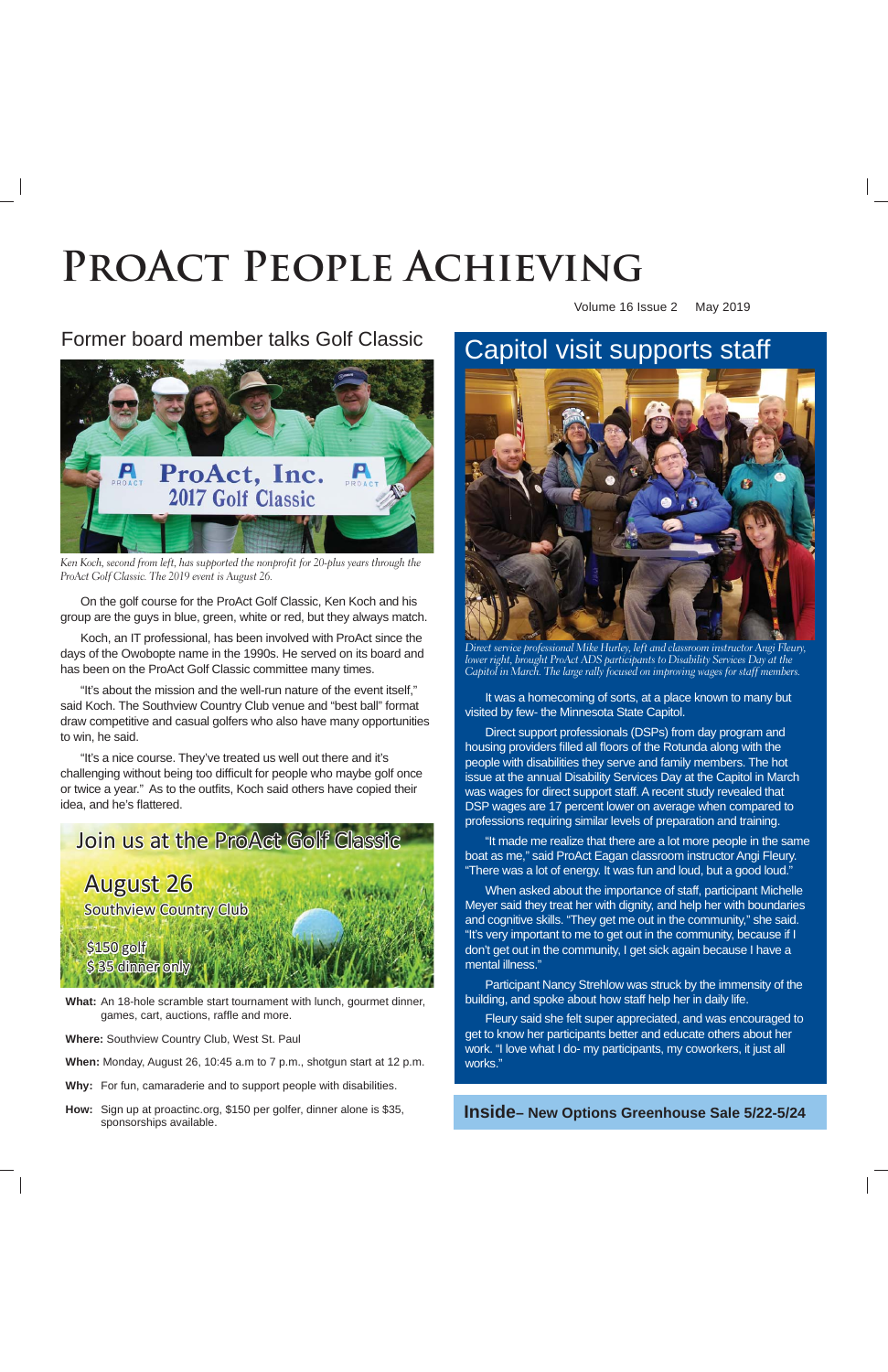# From the President...

It is gratifying when people working in numerous direct care positions see the positive impact they are having on the lives of the individuals they support. Receiving favorable feedback from those served and their family members is very satisfying. The combination of satisfaction and positive impact makes jobs meaningful for many employed in the field.



The value of quality staff who deliver desired support services is undeniable. We have joined others to stress that point to legislators, and our governor, in hopes that they will support our service delivery system with legislation to help us attract and retain quality employees. I believe the current Legislature realizes this and is taking steps to address some issues. For one thing, there was a cut last year and things look promising for a partial restoration this session.

I'm proud to say we had a group from our ADS (Adult Day Services) department at the Capitol this year. They attended a large rally to support competitive wages for direct service staff. It was affirming to them, and highlighted a need for each of us to share our message with others. People with disabilities have a need for quality staff members who can do the job they love without struggling financially.

One of the strengths of our organization has been accurate financial tracking and reporting. Though he prefers to stay out of the limelight, I must acknowledge the work of our controller, Pat McGuire, who retired after 27 years of service. During his tenure, we had accurate financial statements and clean audits. We appreciate all he did for us and wish him the best in retirement.

I hope to see many of you at our Golf Classic on August 26. You don't need to be a good golfer to enjoy the day. I wish all of you a wonderful summer.

(f. ?) Fulla

Steven Ditschler

• 3195 Neil Armstrong Blvd. Eagan, MN 55121

• (West) 3225 Neil Armstrong Blvd.

#### Admission Information

### ProAct's Six Locations

Eagan, MN 55121 • 204 Mississippi Ave. Red Wing, MN 55066 • New Options - ProAct 792 Canterbury Rd., #132 Shakopee, MN 55379 • 1202 Beaudry Blvd. Hudson, WI 54016 • 224 S. Main St.

**Eagan-**

*ProAct is an equal opportunity employer. For more information, visit proactinc.org.*

ProAct is an equal opportunity employer. For

more information, visit proactine.org.

 Alyssa Berg 651-289-3151 aberg@proactinc.org

**Red Wing, Zumbrota-** Pamela Veith 651-327-5613 pveith@proactinc.org

**New Options - ProAct, Shakopee-** Ali Brown 952-403-7964 abrown@proactinc.org

**Hudson, Wisconsin-** Margaret Christensen 715-410-4216 mchristensen@proactinc.org

# **proactinc.org**<br>Zumbrota, MN 55992

### **EMPLOYMENT AND ECONOMIC DEVELOPMENT**



ProAct is accredited by the Commission on Accreditation of Rehabilitation Facilities.



**MEETS STANDARDS** 

**WISCONSIN** 

 $\bullet$   $\bullet$ 

Upon request, this publication is available in alternate languages and formats. Comments are welcome. Contact Patty Carlson at 651-289-3149, pcarlson@proactinc.org.

# The Gary 'he used to be'



*After joining the busy ProAct program in Hudson, Wis., Gary Olson, right, is talking a lot more and enjoying his days. His sister, Debbie Gerhardt, said he now interacts more at home and with family.* 

Gary Olson, 60, grew up on a farm in western Wisconsin in the 1970s, where he was close to his father, drove tractors and did chores as a teenager. Then, his dad died. Gary, who has a disability, went to live in several group homes.

"Dad made Gary do everything that the rest of us did," said Debbie Gerhardt, Gary's sister. He attended other day programs, but his most



recent provider closed, which Gerhardt calls a "blessing in disguise." This led him to ProAct in Hudson.

"We've seen a dramatic change in Gary," she said. "He's more verbal . . . much better, more the brother he used to be." ProAct offers outing opportunities every day, social interaction and encouragement to be independent.



Direct service professional Tammy Borchardt said Olson likes to get going, be on the move and participate in community activities.

Olson's mother, La Rayne, said there's more interaction at ProAct and things to do. She said he's become more open and himself. Site Coordinator Margaret Christensen said ProAct offers a lot of stimulation and experiences. "He is a sweet, sweet soul."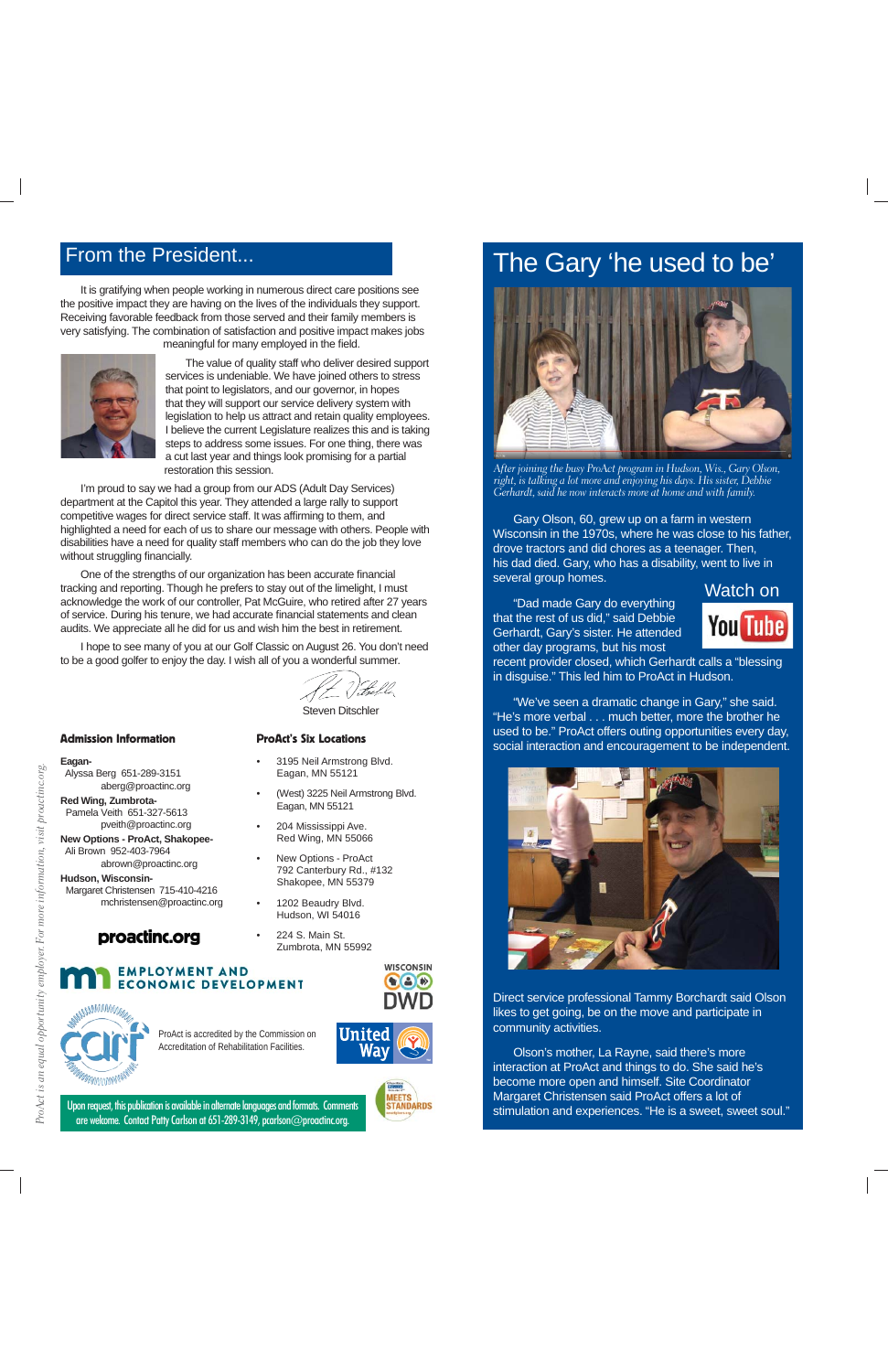# ADS expands in Eagan



*New ADS participant Brian VanDorpe, left, said ProAct is a good place to be. He and Bob Sayler, another new person in the program, enjoyed an Irish Feast made by staff.*

Creating a new and comfortable room that's spacious, ProAct's ADS program in Eagan recently expanded its capacity to accommodate more participants.

"Overall it's very positive," said ADS Coordinator Doug Cowles. "It's always nice to grow and gives us more options." People have greater choices for outings each day with additional class offerings.

A similar program in the south metro had closed, prompting the need. There was a surge of new people at the beginning of the year.

About half of the 99 participants are on the work floor (skills training area) and morning and afternoon groups have activities in the community. Classroom capacity increased from 27 to 40.

Around 80 percent of ADS participants have a brain injury while others are diagnosed with a developmental disability, mental illness or autism, Cowles explains.

### Ways you can support us

#### amazonsmile You shop. Amazon gives.

**Volunteer** 

- Endowment Fund
- Golf Classic sponsor
- Vehicle Fund
- Donate online • Amazon smile
- *Contact Patty Carlson 651-289-3149 pcarlson@proactinc.org*

# **Upcoming Events** details at proactinc.org

### **New Options - ProAct Greenhouse**

**Sale–** Buy plants and support leisure activities for participants. May 22-24, 9:30 a.m. to 1 p.m., 792 Canterbury Road South, #132, Shakopee.

**Person-Centered Thinking Training-**Two-day interactive course for

continuing education credit. July 23-24, 8:45 a.m. to 4:30 p.m., ProAct- Red Wing, 204 Mississippi Avenue. 651-289-3145

**ProAct Golf Classic–** Southview Country Club, West St. Paul, August 26, 10:30 a.m. to 7 p.m. Sponsorships available.

# ProAct briefs:

## **Writing skills training brings many gifts**





*received a surprising response, said Red Wing instructor Teri Birdsall. About two weeks later, a large box arrived with Jason Aldean T-shirts, lunch boxes and flashlights. Ringleaders Andraea Hessler, smaller image at left, and Linda Ingersoll said the singer made them feel less stressed and gave them energy.* 

## **Youth pre-employment services extended**

Grant funding has been extended to assist more high school students with disabilities in Dakota and Scott counties to explore jobs, career pathways and more.

The multi-faceted effort is called ProACTION Preemployment Transition Services, or Pre-ETS, for students in ninth grade through age 21. "More than anything, it's expanding the knowledge of what could potentially be next for these individuals, said Kim Feller, ProAct VP of programs and services.

Students receive job exploration support, learn how to develop a road map for future school and/or employment, visit post-secondary schools in the area, receive classroom-based work readiness training and gain actual work experience in the community. They also learn how to advocate for themselves and grow their self-confidence through personal support and positive peer experiences.

## **Exercise benefits with reach in Red Wing**



have long been a strong point at ProAct in Red Wing. Sometimes, the simplest of games can prompt greater participation. A balloon toss game promotes movement, strength and agility to challenge players in a fun group experience. Direct service professionals Lori Clemens, Brittany Smith and Breah Meincke got everyone caught up in it, drawing in even the most reluctant. The most popular games have a target to aim for and music to get moving. Red Wing offers three exercise classes daily and outside options as weather permits.

**details at proactinc.org**